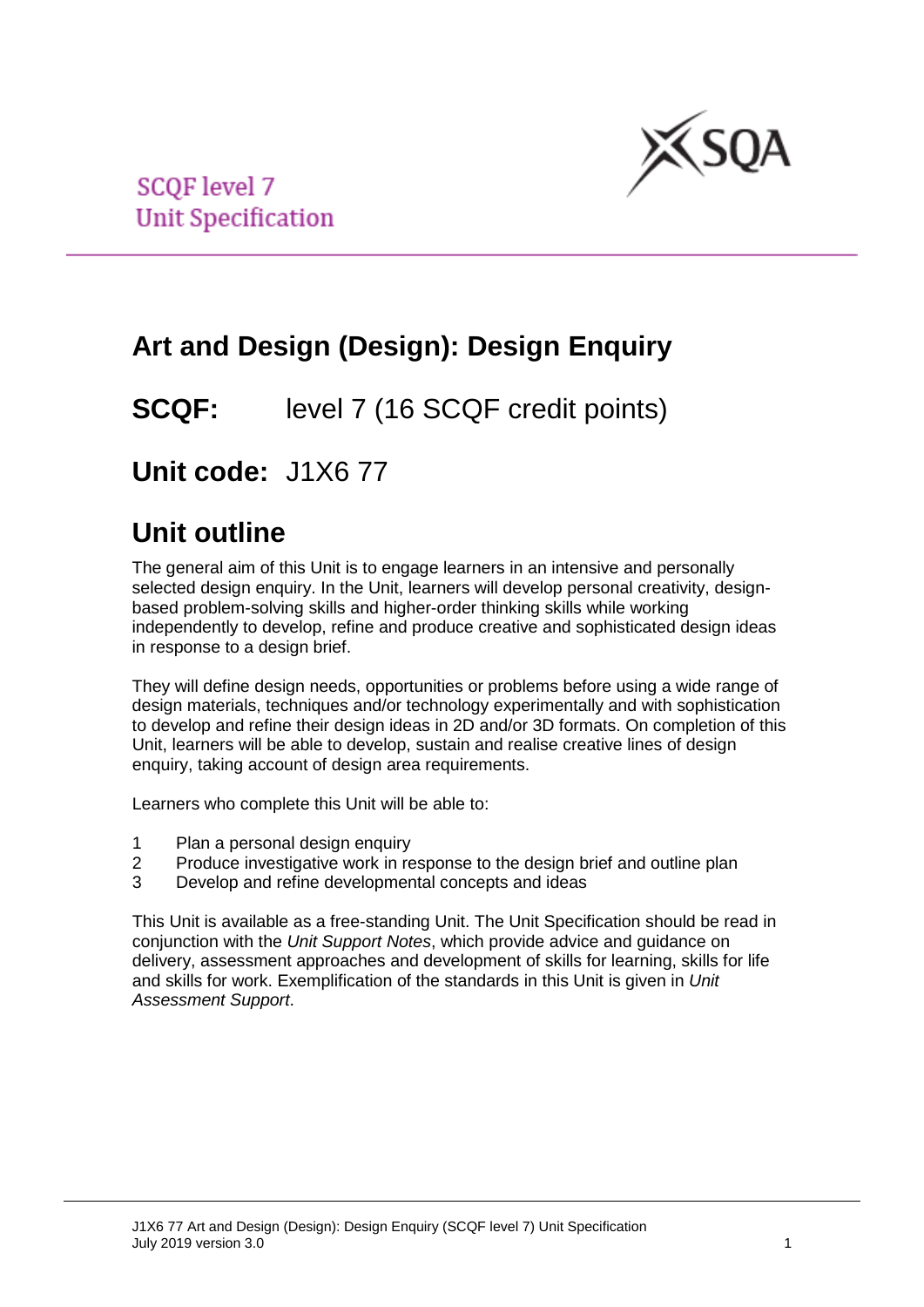### **Recommended entry**

Entry to this Unit is at the discretion of the centre. However, learners would normally be expected to have attained the skills, knowledge and understanding required by one or more of the following or equivalent qualifications and/or experience:

♦ Higher Art and Design Course or relevant Units

### **Equality and inclusion**

This Unit Specification has been designed to ensure that there are no unnecessary barriers to learning or assessment. The individual needs of learners should be taken into account when planning learning experiences, selecting assessment methods or considering alternative evidence. For further information, please refer to the *Unit Support Notes.*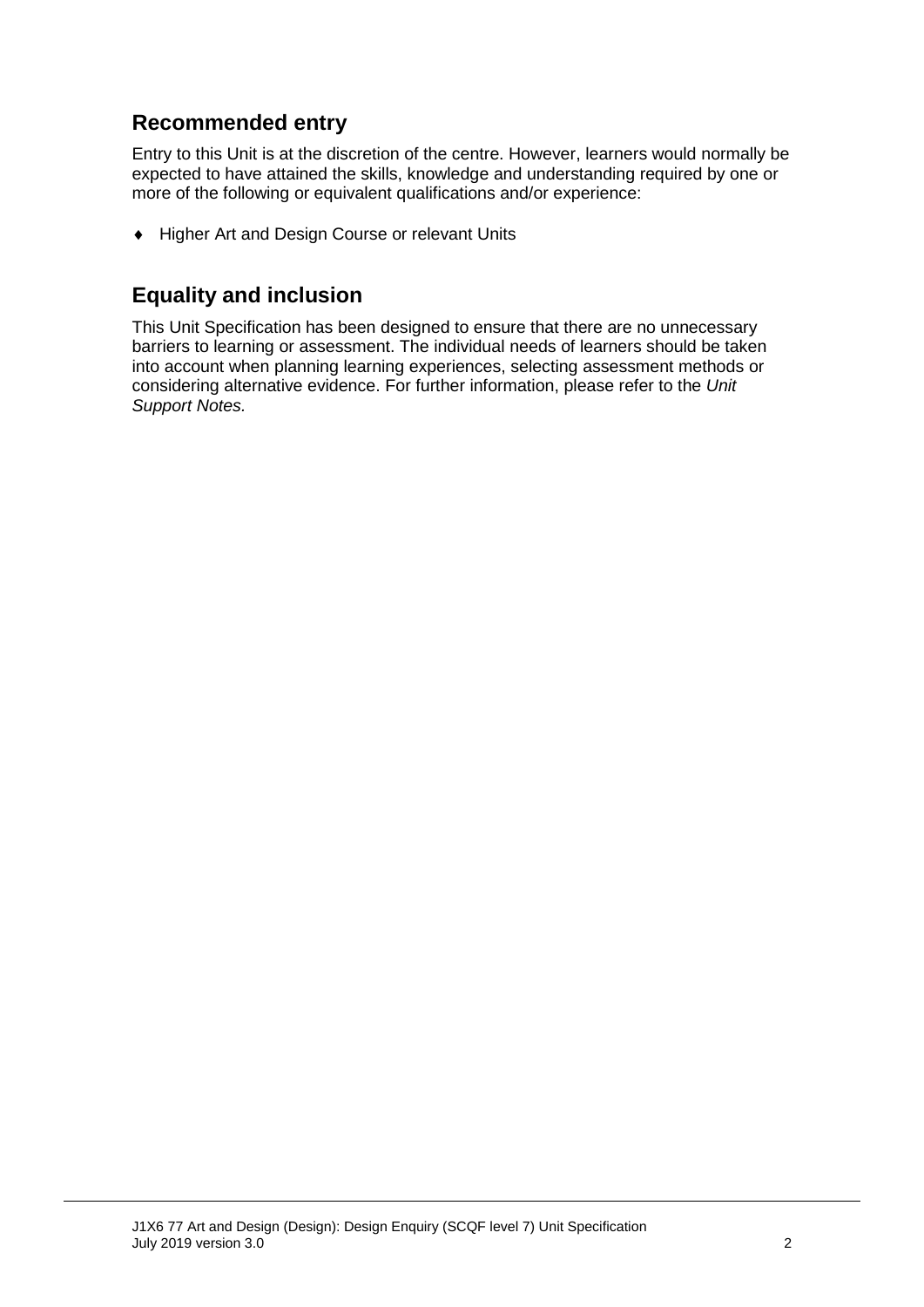# **Standards**

## **Outcomes and assessment standards**

### **Outcome 1**

The learner will:

#### **1 Plan a personal design enquiry by:**

- 1.1 Producing a design brief establishing a personal focus to the enquiry
- 1.2 Selecting design stimuli and collating visual investigative research material for the design enquiry
- 1.3 Analysing opportunities and design constraints with reference to their understanding of designers and design practice
- 1.4 Planning initial approaches for developing design ideas and concepts

## **Outcome 2**

The learner will:

- **2 Produce investigative work in response to the design brief and outline plan by:**
- 2.1 Producing visual research and investigation showing in-depth understanding of the design process
- 2.2 Using a range of design materials, techniques and/or technology in effective and highly creative ways
- 2.3 Analysing the impact of their creative decisions and choices and their personal response to the design brief

### **Outcome 3**

The learner will:

#### **3 Develop and refine developmental concepts and ideas by:**

- 3.1 Developing initial design ideas and concepts towards potential design solution(s)
- 3.2 Using a range of advanced problem-solving and planning skills in the design process
- 3.3 Independently evaluating their design work and practice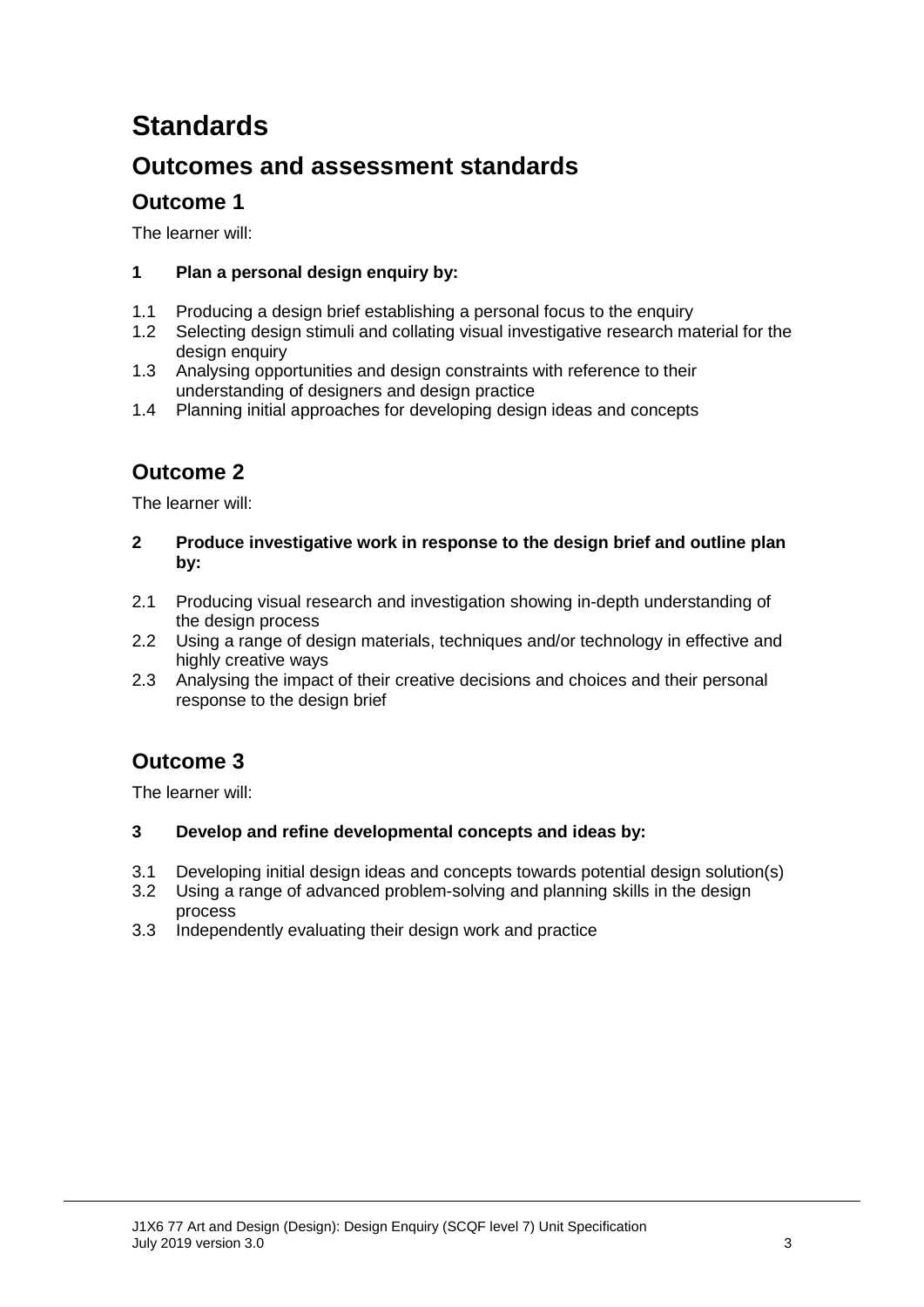## **Evidence Requirements for the Unit**

Assessors should use their professional judgement, subject knowledge and experience, and understanding of their learners, to determine the most appropriate ways to generate evidence and the conditions and contexts in which they are used.

Evidence will include a combination of practical, written/annotated and/or recorded evidence.

Evidence may be presented for individual Outcomes or it may be gathered for the Unit as a whole by combining assessment holistically in one single activity. If the latter approach is used, it must be clear how the evidence covers each Outcome.

In this Unit, learners will be required to provide evidence of:

- ♦ a design brief and outline plan for the design enquiry, showing in-depth understanding of the design process and the design area requirements
- ♦ applying knowledge and understanding of designers' work and practice when developing their own design work
- ♦ producing highly focused, contextual visual investigation material and market research related to the design area
- ♦ producing a series of effective experimental and creative design ideas and initial design concepts
- ♦ independent thinking skills, critical discrimination and assured design decision making

Exemplification of assessment is provided in *Unit Assessment Support*.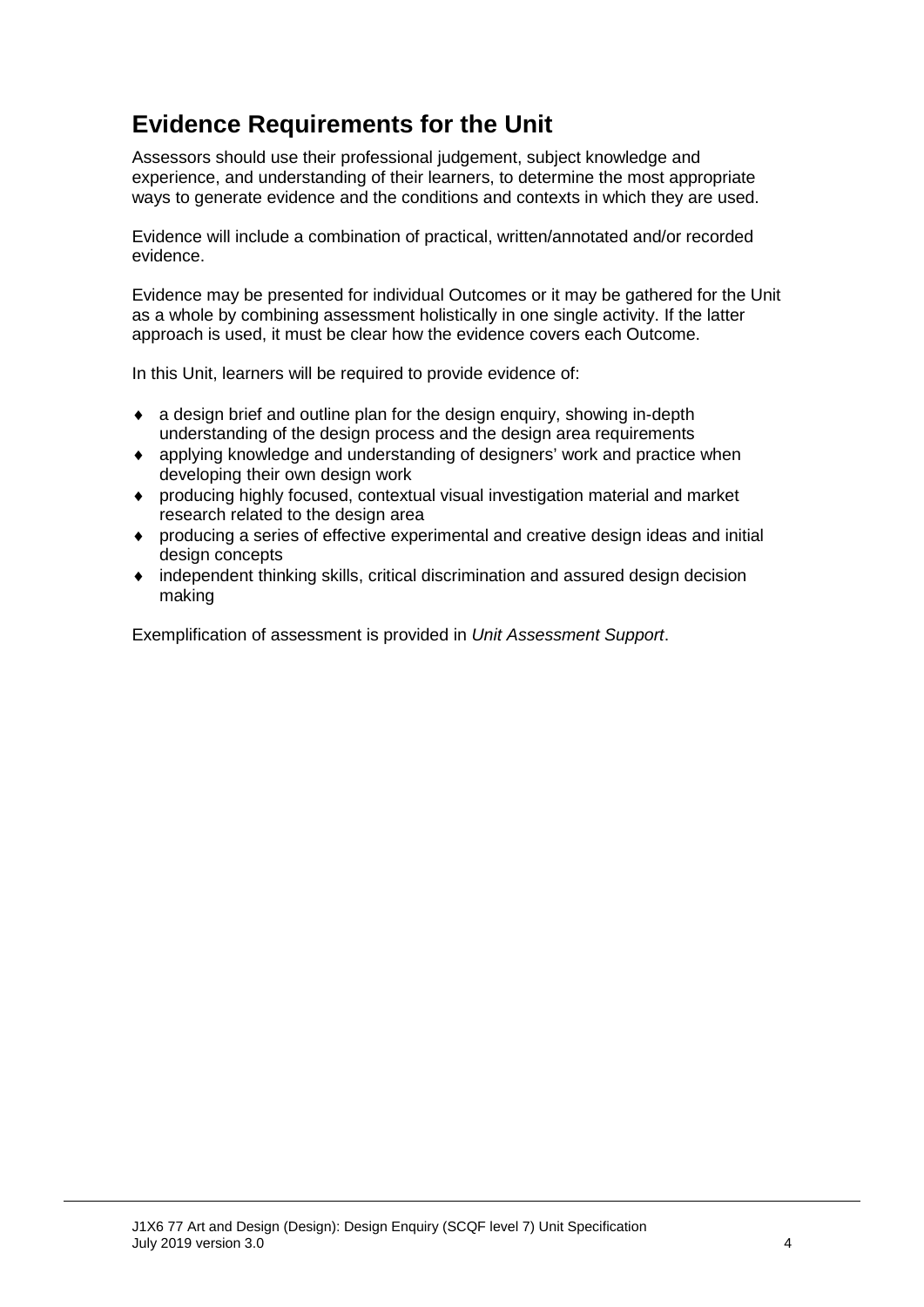## **Development of skills for learning, skills for life and skills for work**

It is expected that learners will develop broad, generic skills through this Unit. The skills that learners will be expected to improve on and develop through the Unit are based on SQA's *Skills Framework: Skills for Learning, Skills for Life and Skills for Work* and drawn from the main skills areas listed below. These must be built into the Unit where there are appropriate opportunities.

#### **3 Health and wellbeing**

3.1 Personal learning

#### **5 Thinking skills**

- 5.4 Analysing and evaluating
- 5.5 Creating

Amplification of these is given in SQA's *Skills Framework: Skills for Learning, Skills for Life and Skills for Work.* The level of these skills should be at the same SCQF level as the Unit and be consistent with the SCQF level descriptor. Further information on building in skills for learning, skills for life and skills for work is given in the *Unit Support Notes.*